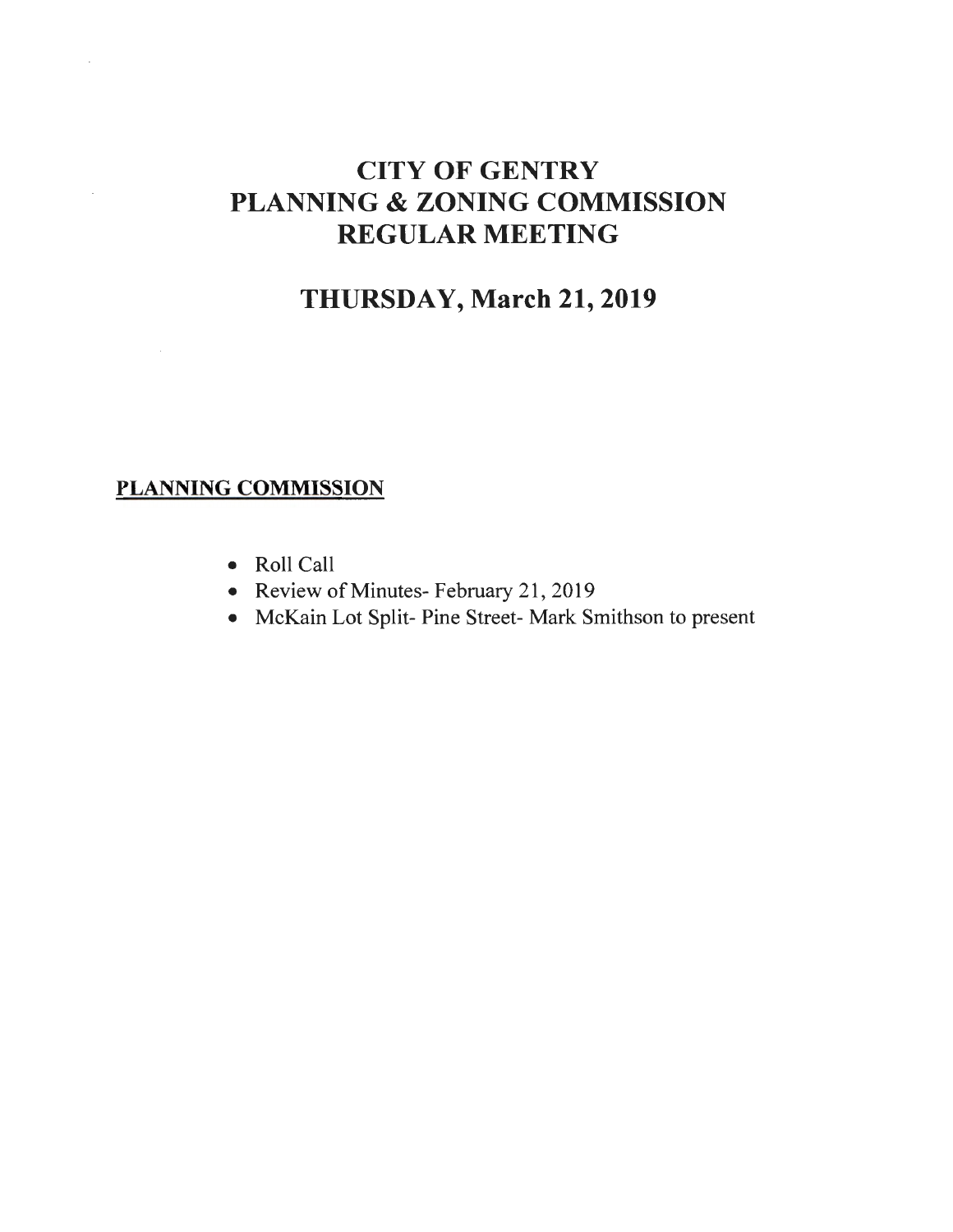#### CITY OF GENTRY PLANNING & ZONING COMMISSION Thursday, September 20,2018

The Planning and Zoning Commission of the City of Gentry, Arkansas met on September 20, 20 18 at 7:00 p.m. for a regular meeting at the Gentry Court Chambers. Chairman Mike Parks called the meeting to order.

#### MEMBERS PRESENT

#### MEMBERS ABSENT

Tammie Runyan

Mike Parks Paul Church Danny Feemster Jim Kooistra Bobby Krein Wanda Meyer

Others in Attendance: City Clerk Jayne Kooistra, City Attorney Jay Williams, Mark Smithson, Janie Parks, Ron Homeyer, and Jerry Hawkins

#### PLANNING COMMISSION

Roll Call:

| .             |                |                   |                |
|---------------|----------------|-------------------|----------------|
| Parks - yes   | $Church - yes$ | $F$ eemster – yes | Kooistra - yes |
| $Krein - yes$ | $Meyer - yes$  | Runyan - no       |                |

#### Minutes of the August 16, 2018 Regular Meeting:

Motion: Kooistra-- To approve the minutes as written Second: Meyer Roll Call: Church - yes Feemster - yes Kooistra - yes Krein - yes Meyer- yes Motion passed.

#### 1. Information concerning Subdivision-Jerry Hawkins

Mr. Hawkins was present at the meeting and distributed a Concept Plan of his proposed subdivision located on Duckworth Ave. and Crafton Place. It is a 6-acre tract, now under contract, and is currently zoned R-2. He asked if it would be possible to rezone this property to R-3 so that he could build more houses on the property. With the property at R-2, he could build about 25 houses. If rezoned to R-3 , he could build 28 or 29 houses. He planned to make the lots 50' x 120', and the houses would be 1300-1600 square feet. There was much discussion on this topic. After learning that to rezone the property, there would need to be a Public Hearing which meant it would be several months before he could begin his work, he decided to withdraw his request and save time and leave the property zoned as R-2.

2. John McKain-Lot Split-Pine Street

This item was withdrawn.

Page 1 of 3 of Sept.20, 2018 Planning and Zoning Commission Regular Meeting

This was submitted by Wickain & pulled  $by$   $m$ ire James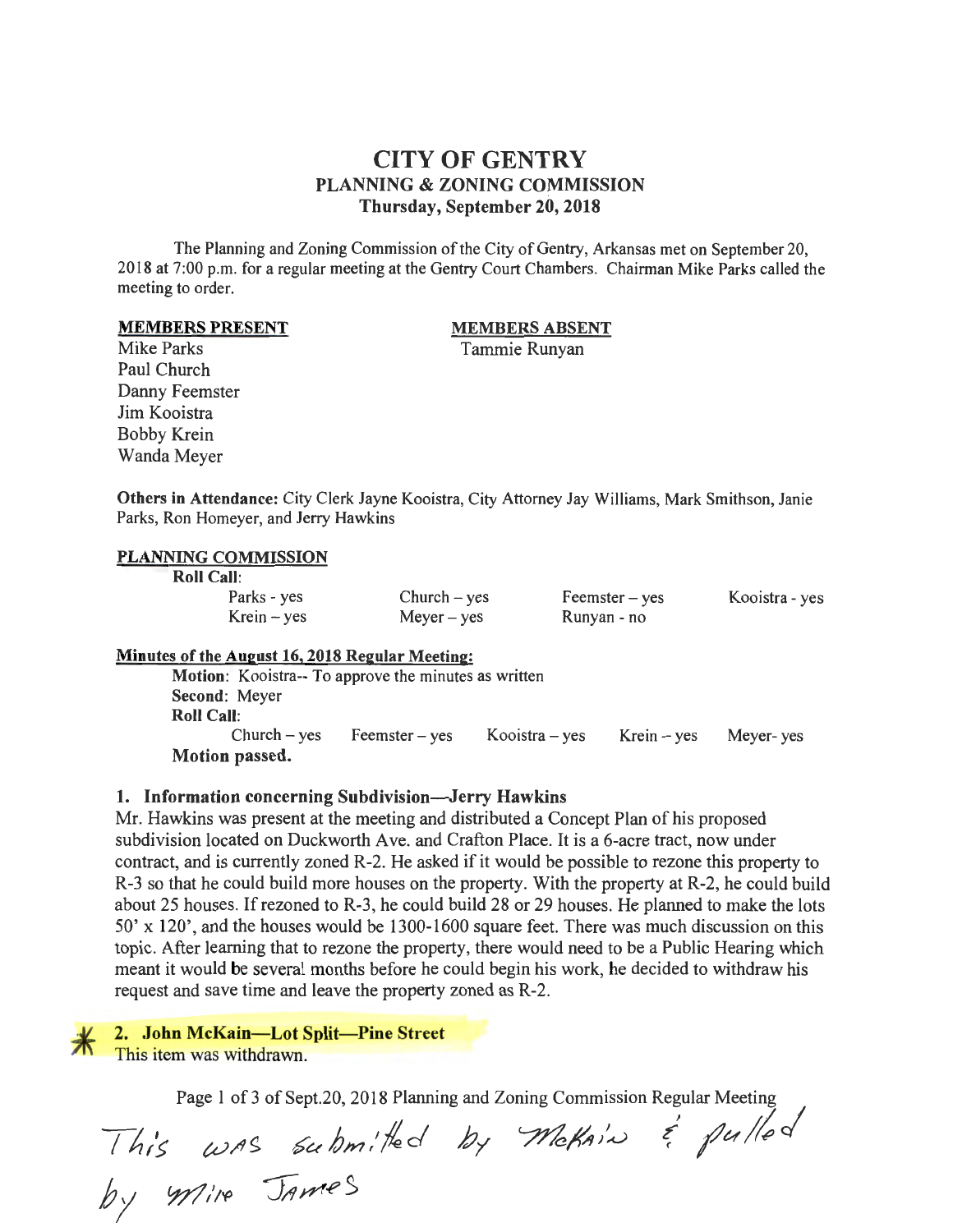# Gentry Building Permit 1968

Owner: Address: Phone #: Contractor: Type of Work: Type: Date Issued:

Johnny McKain 428 Pine Ave 4797368879 Self Shop/Apartment Residential 8/8/2017

Every permit issued shall become invalid unless the work authorized by such permit is commenced within 180 days after its issuance.

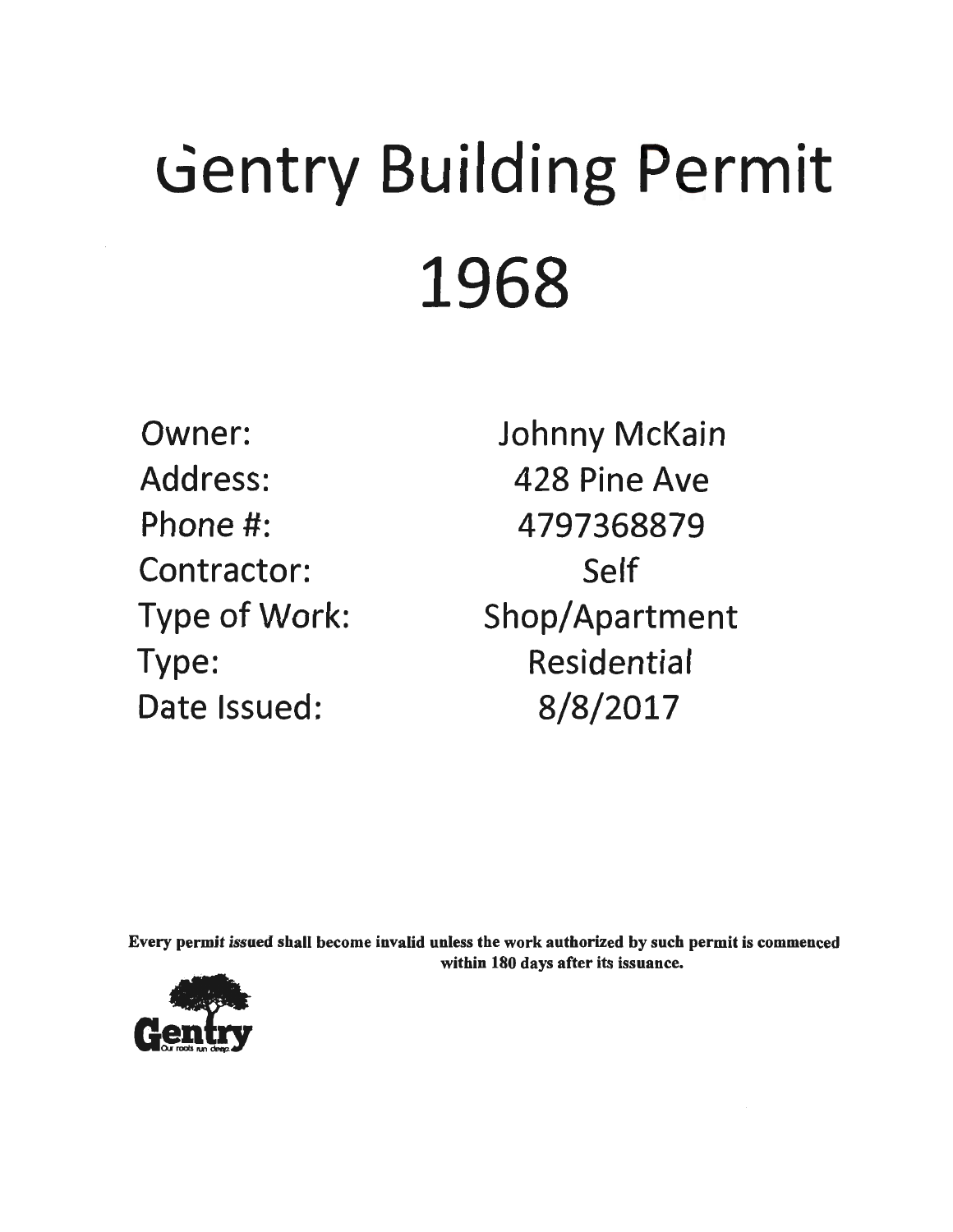Johny's to<br>speed's to<br>sign alliesties CITY OF GENTRY 101 W. MAIN ST., GENTRY, AR 72734 **Residential Building Permit Application**  Phone: 479-736-2555 Inspection Phone: 479-212-0632 Site Address:  $\frac{275}{100}$   $\frac{1}{100}$   $\frac{1}{100}$   $\frac{1}{100}$   $\frac{1}{100}$   $\frac{1}{100}$   $\frac{1}{100}$   $\frac{1}{100}$   $\frac{1}{100}$   $\frac{1}{100}$   $\frac{1}{100}$   $\frac{1}{100}$   $\frac{1}{100}$   $\frac{1}{100}$   $\frac{1}{100}$   $\frac{1}{100}$   $\frac{1}{100}$  Lot:  $\begin{array}{ccc} \text{Block:} & & \text{#of Units:} \end{array}$  /  $\begin{array}{ccc} \text{# of Stories:} \end{array}$  $Single Family:  $\mathbb{Z}$  Duplex:  $\square$  Multi-Family:  $\square$$ Additions: Garage:  $\Box$  Barn:  $\Box$  (Attached) Carport:  $\Box$  Patio Cover:  $\Box$  Sunroom:  $\Box$  Storage:  $\Box$  Other:  $\Box$ \_\_\_\_\_\_\_ Additions: Garage:  $\square$  Barn:  $\square$  (Attached) Carport:  $\square$  Patio Cover:  $\square$  Sunroom:  $\square$  Storage:  $\square$  Other:  $\square$ <br>Alterations: Renovations:  $\square$  Repairs:  $\square$  Remodels:  $\square$  Other:  $\square$ Alterations: Renovations:  $\square$  Repairs:  $\square$  Remodels:  $\square$  Other:  $\square$ <br>Accessory Structure: Storm Shelter:  $\square$  Carport:  $\square$  Deck:  $\square$  Fence:  $\square$  Gazebo: Green House:  $\square$  Other:  $\square$ Property Owner Name:  $\frac{161441}{641}$  M Lan Address: */Z*<sub>8</sub> Phone:  $\frac{1}{4}$   $\frac{1}{4}$   $\frac{1}{4}$   $\frac{1}{4}$   $\frac{1}{4}$   $\frac{1}{4}$   $\frac{1}{4}$   $\frac{1}{4}$   $\frac{1}{4}$   $\frac{1}{4}$   $\frac{1}{4}$   $\frac{1}{4}$   $\frac{1}{4}$   $\frac{1}{4}$   $\frac{1}{4}$   $\frac{1}{4}$   $\frac{1}{4}$   $\frac{1}{4}$   $\frac{1}{4}$   $\frac{1}{4}$   $\frac{1}{4}$   $\frac{$  $\mathbb{E}$ mail:  $\mathbb{E}[\mathcal{E}]/[1] \subseteq \mathbb{E}[\mathcal{E}]/[1]$  . Let  $\mathbb{E}[\mathcal{E}]/[1]$  . Let  $\mathbb{E}[\mathcal{E}]/[1]$  . Let  $\mathbb{E}[\mathcal{E}]/[1]$  . Let  $\mathbb{E}[\mathcal{E}]/[1]$  . Let  $\mathbb{E}[\mathcal{E}]/[1]$  . Let  $\mathbb{E}[\mathcal{E}]/[1]$  . Let  $\mathbb{E}[\mathcal{E}]/$ **Contractors Information**  Contractors Name:------------------------------ Mailing Address:------------------------------- Mailing Address:<br>Physical Address:<br>Office Phone: Office Phone:--------------- Cell Phone:------------- Email:----------------------------------- Contact Person:-------------- Contact Phone:----------- **Structure Information**  New: Heated SQ Feet:  $\frac{Qq}{L}$  Garage:  $\frac{q}{Q}\frac{1}{L}$  Total SQ Feet:  $\frac{12QD}{L}$ <br>Other: \_\_\_\_\_\_\_\_\_\_\_\_\_\_\_\_\_\_\_\_\_ Approximate Construction Cost: Existing: Heated SQ Feet: \_\_\_\_\_\_\_\_\_\_\_\_\_\_\_\_\_\_Garage: \_\_\_\_\_\_\_\_\_\_\_\_\_\_\_\_\_\_\_Total SQ Feet: \_\_\_\_\_\_\_\_\_\_\_\_\_\_ Other: Approximate Construction Cost: \_\_\_\_\_\_\_\_\_\_\_\_ \_ **Subcontractor's List**  Plumber: ----=s;,.,..<1..4q..q,.-..--J..C=..c:...-l,.~..IL.....k--··cense: \_\_\_\_\_\_ Phone:---------- Electrician: License: Phone:----------- Electrician: <u>National Communication of Communications</u> (Chemical Chemical Chemical Chemical Chemical Chemical Chemical Chemical Chemical Chemical Chemical Chemical Chemical Chemical Chemical Chemical Chemical Chemical Che **For Office Use Only** Setbacks: OK Approval Datey Zoning  $K - 2$  Subdivision: with  $-$ Date:  $-\frac{2}{\sqrt{2}}$ Building Inspector Mente. Date:  $\delta/$ Mayor: Permit: Y Ho & Receipt: Total: \$ 277.60 Date Denied: Date Issued:  $8/8/17$ 

. '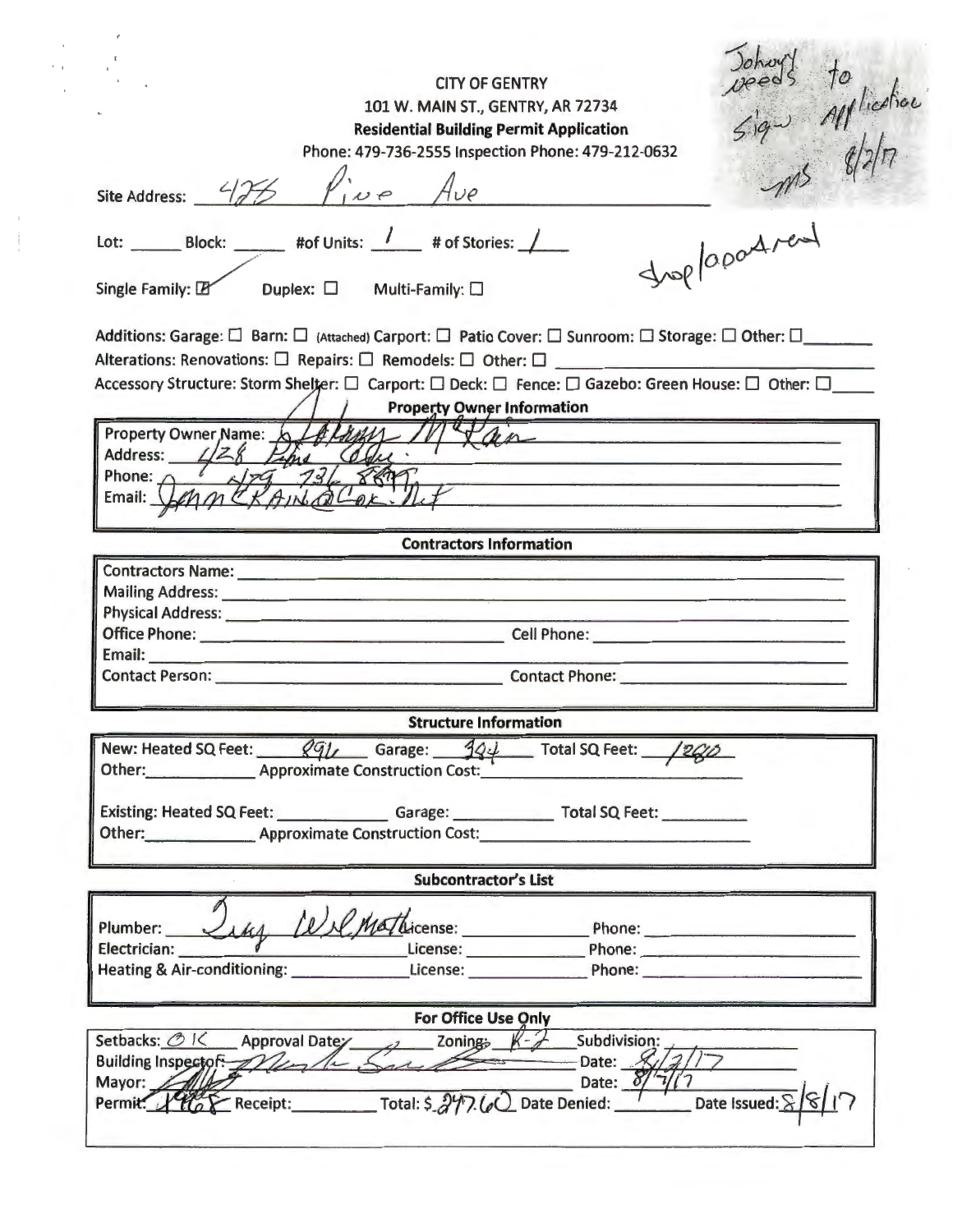| 1. Special Use Permit-Johnny McKain-428 Pine Ave                                             |
|----------------------------------------------------------------------------------------------|
| This Special Use Permit request had been discussed in the Public Hearing. Mark Smithson will |
| do a yearly review of this Special Use Permit.                                               |
| Motion: Feemster—To accept this Special Use Permit as presented                              |
| Second: Kooistra                                                                             |
| <b>Roll Call:</b>                                                                            |
| Kooistra - yes<br>Meyer - yes<br>$F$ eemster – yes<br>Runyan - yes                           |
| Motion passed.                                                                               |
|                                                                                              |

#### 2. Revised Preliminary Plat-Sunset Ridge Subdivision-Ron Homeyer

A new Preliminary Plat for Sunset Ridge Subdivision prepared by Civil Engineering was included in this month's Agenda packet. Ron Homeyer was present to explain the Preliminary Plat and to answer any questions. Mr. Homeyer said he had cleared the proposed street names with Fire Chief Vester Cripps. He also said that the Developer would like to split the original Phase 1 into 2 phases with 30 dwellings each. They would be Phase lA and Phase lB. Phase lA would be built first on Lots 1-14, 119-122, and 230-245. Lots 243-245 would be a Common Area. The Developer is ready to start construction of Phase 1A. There were questions about the common space of Lots 242-245 as to who would be responsible for the development and upkeep. Mr. Homeyer said that the Developer would develop and maintain these areas until the majority of the houses were sold. Then a POA would be formed and take over this responsibility.

Motion: Kooistra—To approve the street name changes as written on the complete Preliminary Plat of May 18, 2017 Second: Meyer Roll Call:  $F$ eemster – yes Motion passed. Kooistra- yes Meyer- yes Runyan- yes

Motion: Meyer-to approve Phase 1A of Sunset Ridge Subdivision Plat of May 18, 2017 Second: Runyan Roll Call: Feemster – yes Motion passed. Kooistra - yes Meyer - yes Runyan- yes

It was pointed out by Commissioner Kooistra that there were no signatures from the different departments (water and sewer utilities, fire department, building inspector) were included on this Preliminary Plat Submittal. Mark Smithson said that they would appear on the Final Plat Submittal.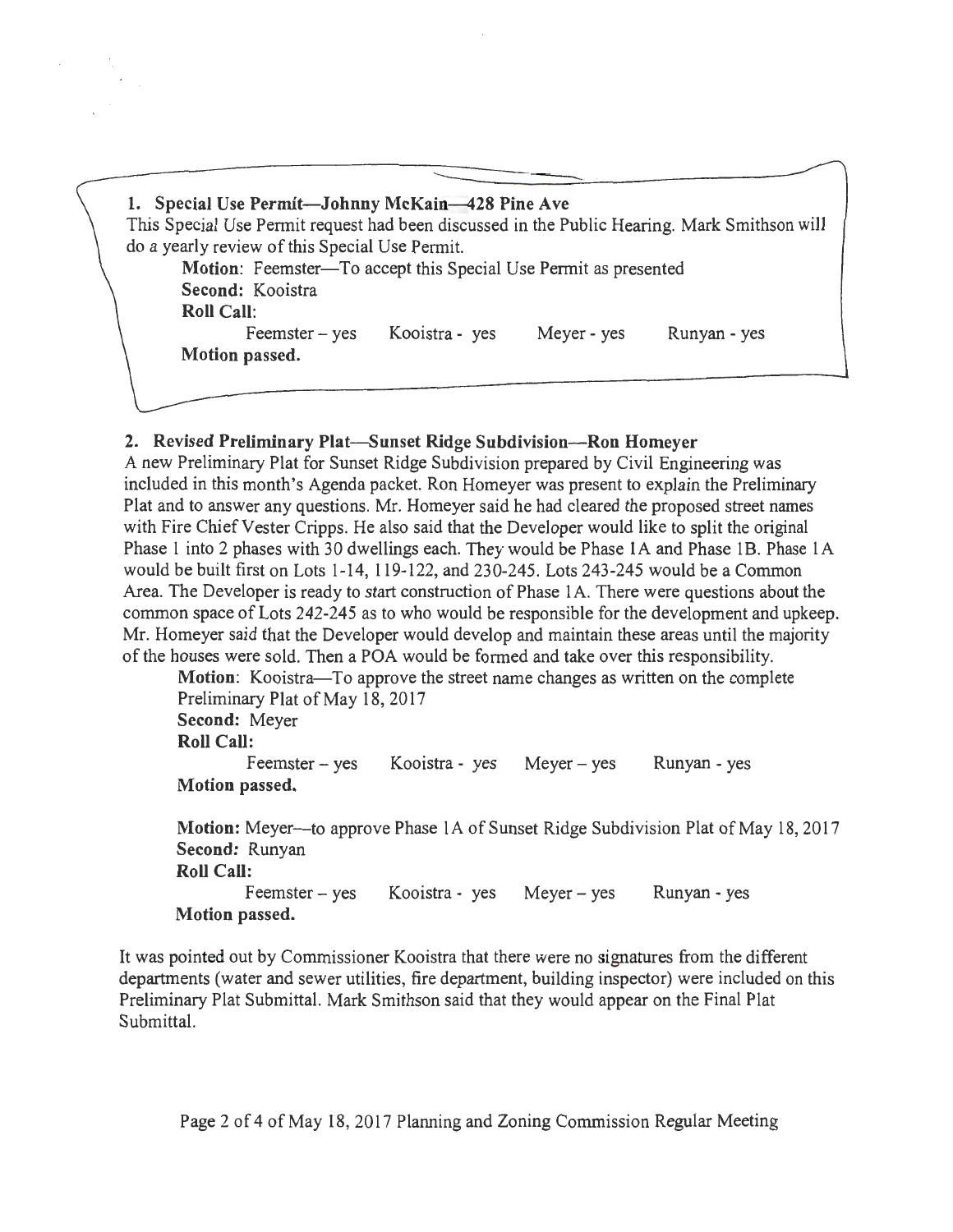| APPLICANT'S NAME:                                                                                                                                                                                                                     | P & Z COMMISSION<br>MEETING DATE: [                                                                |                   | ZONING DISTRICT<br>OF APPEAL                                        |
|---------------------------------------------------------------------------------------------------------------------------------------------------------------------------------------------------------------------------------------|----------------------------------------------------------------------------------------------------|-------------------|---------------------------------------------------------------------|
| MAILING ADDRESS:                                                                                                                                                                                                                      |                                                                                                    |                   |                                                                     |
| TELEPHONE NUMBER:                                                                                                                                                                                                                     | <b>DATE BUILDING</b><br>PERMIT DENIED                                                              |                   | <b>APPLICATION &amp; FEE</b><br>PAID: $\frac{1}{3}$<br>INITIALS: UT |
| LOCATION OF PROPERTY SUBJECT TO APPEAL:                                                                                                                                                                                               | <b>TYPE OF</b><br><b>REQUEST</b>                                                                   |                   | SPECIAL USE PERMIT                                                  |
| STREET ADDRESS:                                                                                                                                                                                                                       |                                                                                                    |                   |                                                                     |
| SUBDIVISION NAME                                                                                                                                                                                                                      | <b>BOARD ACTION:</b>                                                                               |                   |                                                                     |
| LOT# $\qquad \qquad$ BLOCK #                                                                                                                                                                                                          |                                                                                                    | REQUEST APPROVED: | DATE:<br>INITIALS:                                                  |
| OTHER:                                                                                                                                                                                                                                |                                                                                                    |                   |                                                                     |
| DESCRIPTION OF REQUEST:<br>Describe the special conditions you are requesting. If necessary, include                                                                                                                                  | REQUEST DENIED:<br>DATE:<br>INITIALS:                                                              |                   |                                                                     |
| a diagram of your property showing all lot dimensions accurately and<br>include any other specific dimensions needed for a clear explanation of<br>your appeal. Unnecessary hardship must be proven for this appeal to be<br>granted. | DATE AD RAN: $A0C1$<br>DATE SIGN PLACED:<br>DATE ADJACENT PROPERTY<br>OWNERS NOTIFIED IF REQUIRED: |                   |                                                                     |
| PLEASE NOTE: Special Use Permits are reviewed every year. You<br>will be notified when your permit is up for review.                                                                                                                  |                                                                                                    |                   |                                                                     |
|                                                                                                                                                                                                                                       |                                                                                                    |                   |                                                                     |

 $\mathcal T$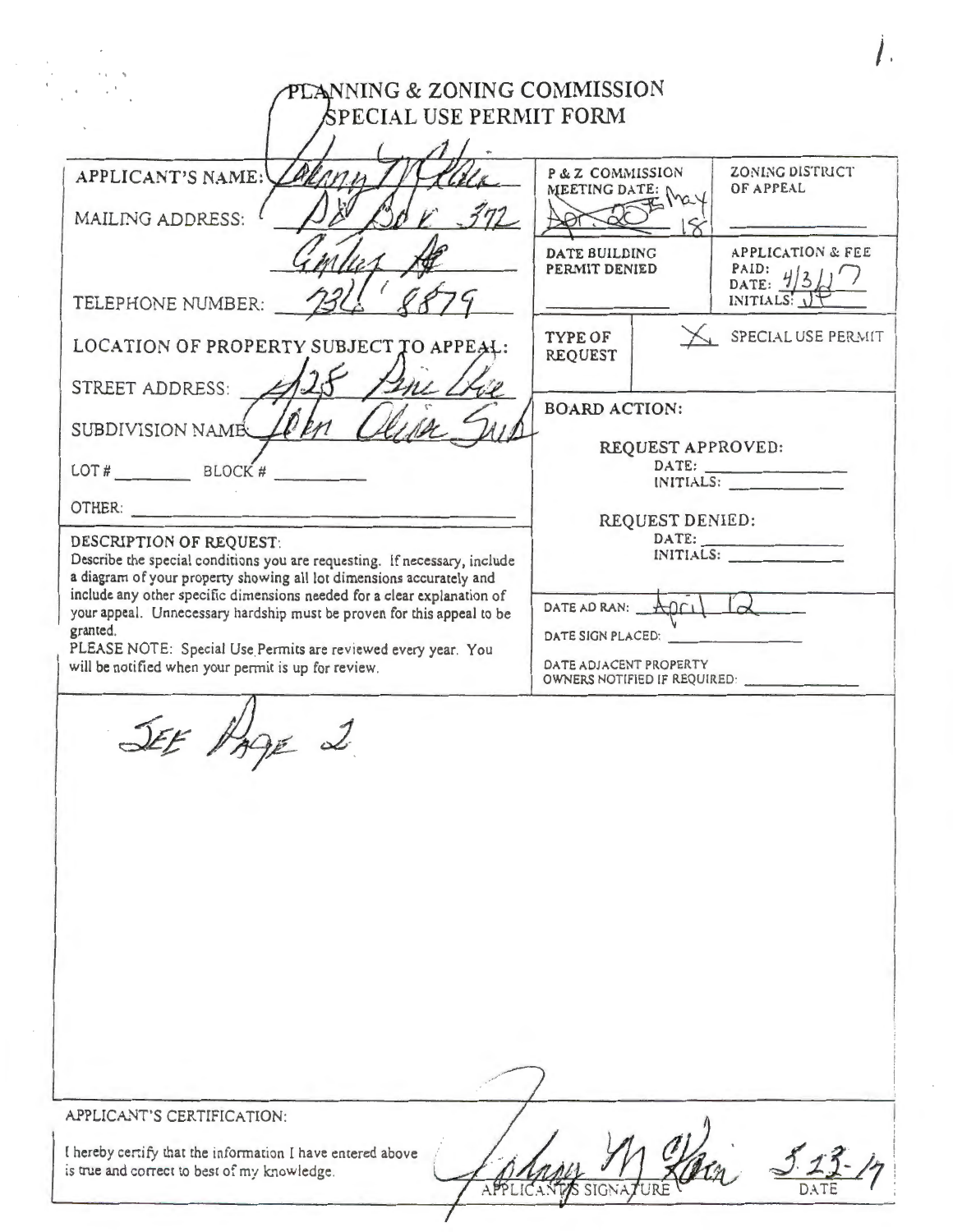Use this box as a replica of your building lot, show location, size and number of feet from the property lines on new construction.  $46.$  $128056$ Duielling Existing Buildings LINOAS FENCE  $\leq$  00  $55$ 41 14 HOUSE Ó West Additional Motes:

I (We), hereby certify that no part of this work has been started, and I (we), assume full responsibility for compliance with all City building, plumbing, electric, mechanical and sanitary requirements. It is understood and agreed by this applicant that any error, misstatement, or misrepresentation of material fact, or expression of material fact, either with or without intention on the part of this applicant, such as might, or would operate to cause a refusal of this application, or any material alteration or change in the accompanying plans, specifications, or structure made subsequent to the issuance of a Permit in accordance with this application without the approval of the Building Inspector, shall constitute sufficient ground for revocation of such Permit.

Date of Application:  $\frac{3}{2}$  // $\frac{1}{2}$  /7 Date Construction is to Begin:  $\sqrt{27}$  S/18/5 Signature of Applicant: (Ithing it Fiftherman contractor: El owner: El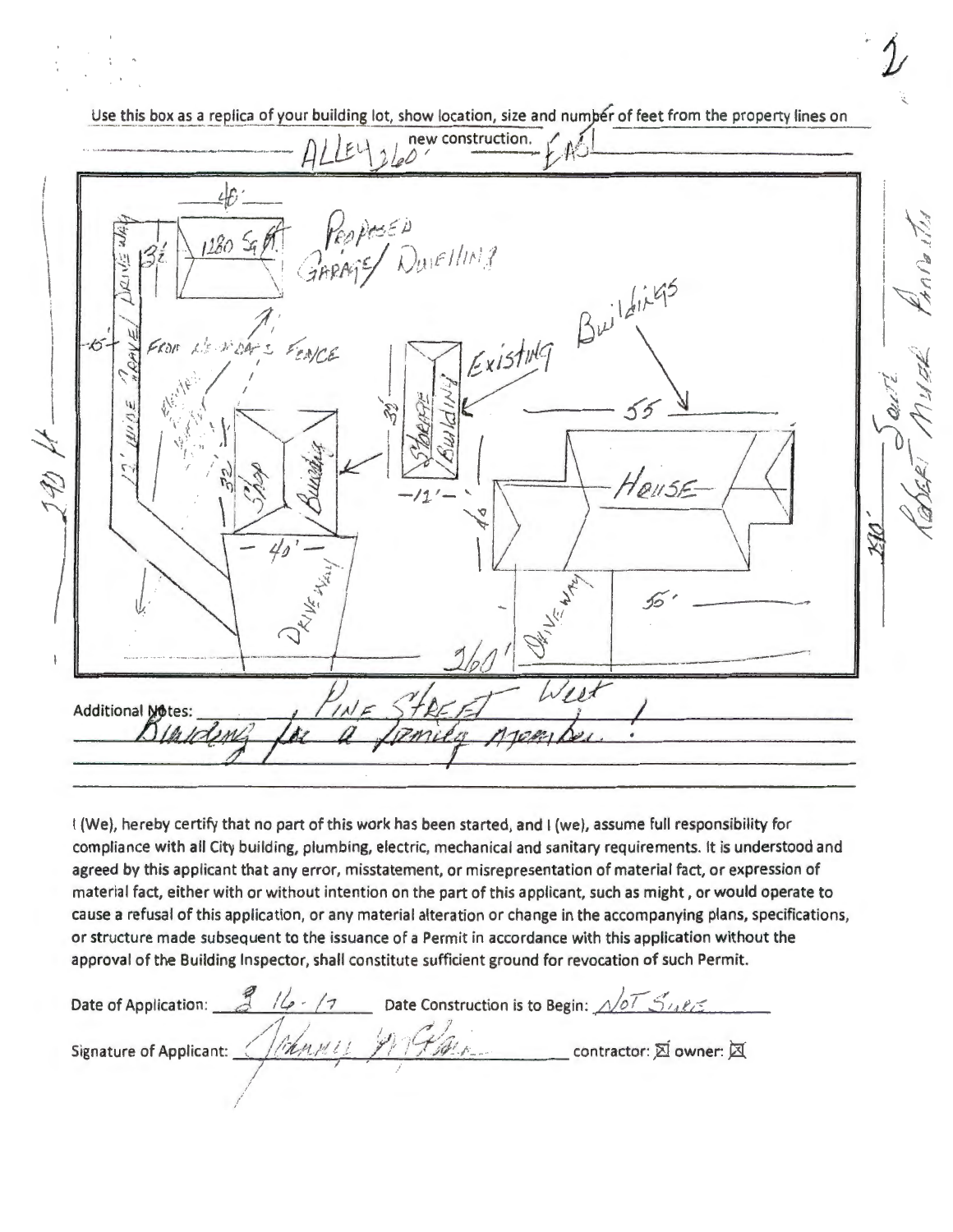# Basemap **Q Results**

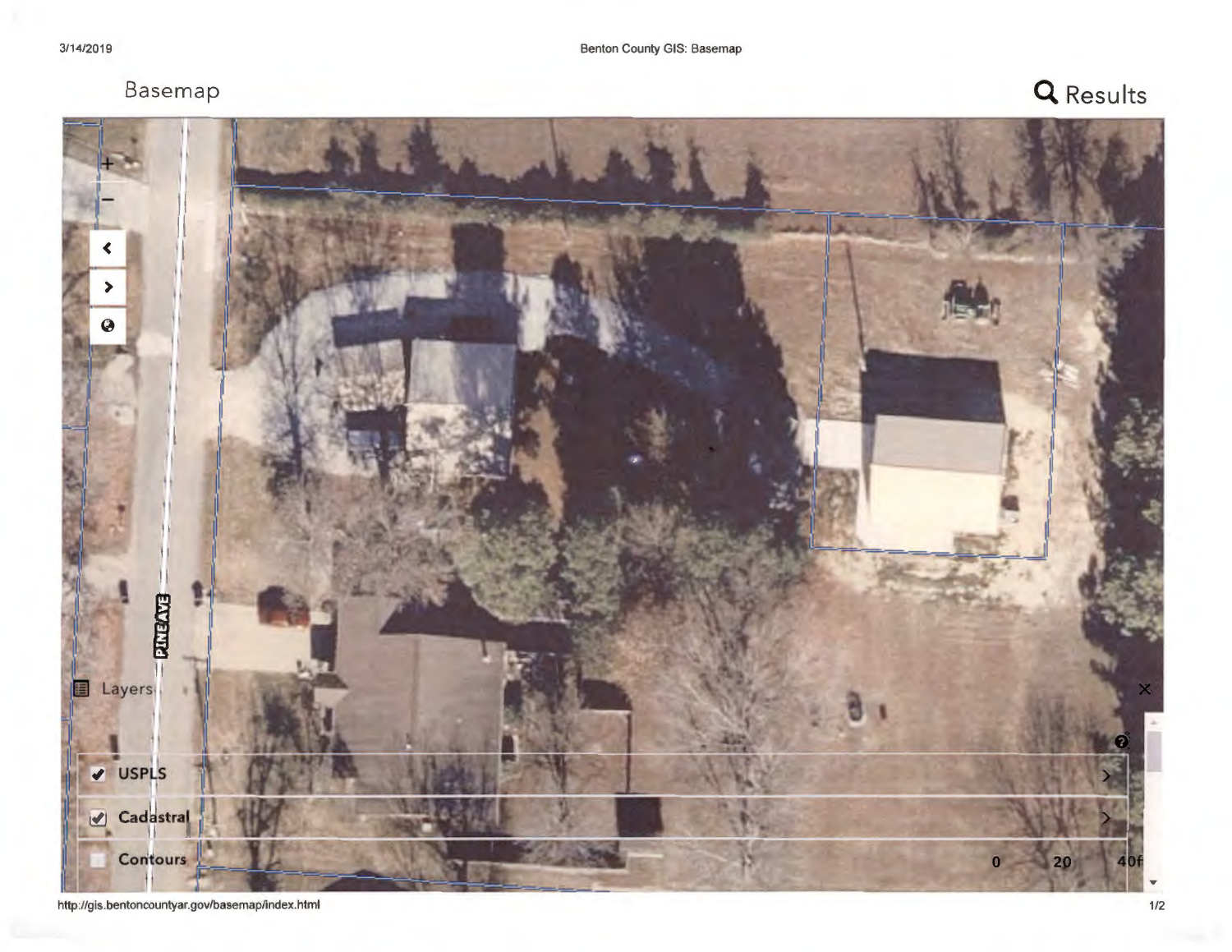#### **CITY OF GENTRY PLANNING & ZONING COMMISSION**

#### **THURSDAY, FEBRUARY 21, 2019**

The Planning and Zoning Commission of the City of Gentry, Arkansas met on February 21, 2019 at 7:00 p.m. for a regular meeting at the Gentry Court Chambers. Chairman Mike Parks called the meeting to order.

#### **MEMBERS PRESENT**

#### **MEMBERS ABSENT**

Paul Church

Mike Parks Danny Feemster Jim Kooistra Wanda Meyer Tammy Runyan Jay Williams

**Others in Attendance:** City Clerk Jenny Trout, City Attorney Joel Kurtz, Mark Smithson, Fred Tennant, Brian Hollenback, Kevin Browers, Shelia Browers, Randy moll, Mayor Kevin Johnston, Jason Barrett, Janice Arnold, Janie Parks, Teri Metz, Josh Kimberly, Steve Smith, Jason Barrett, Kristi Reams, Teresa McFadden and others.

#### **PLANNING COMMISSION**

**Roll Call:** Feemster-yes Meyer-yes Runyan-yes Kooistra- yes Williams-yes Church-absent

#### **Minutes of the January 17, 2019 Regular Meeting:**

**Motion:** Meyer- To amend the minutes to reflect the addressed rezoning for DoubleR Corporation from R1 to R3. **Second:** Kooistra **Roll Call:** Feemster-yes Meyer-yes Runyan-yes Williams-yes Kooistra-pass **Motion Passed.** 

#### **Rezone for DoubleR Corporation- Petition for Rezoning**

**1. Rezone portions of Double R Corporation - Petition for rezoning**  A Review of DoubleR Planning including amenities such as a play area, clubhouse and

ample storage, as well as a parking area; on-site property management and maintenance. At this time Chairman Parks opened the floor to public discussion:

Kevin Browers voiced concerns of a separation/partition between his commercial property and the property being considered for residential development.